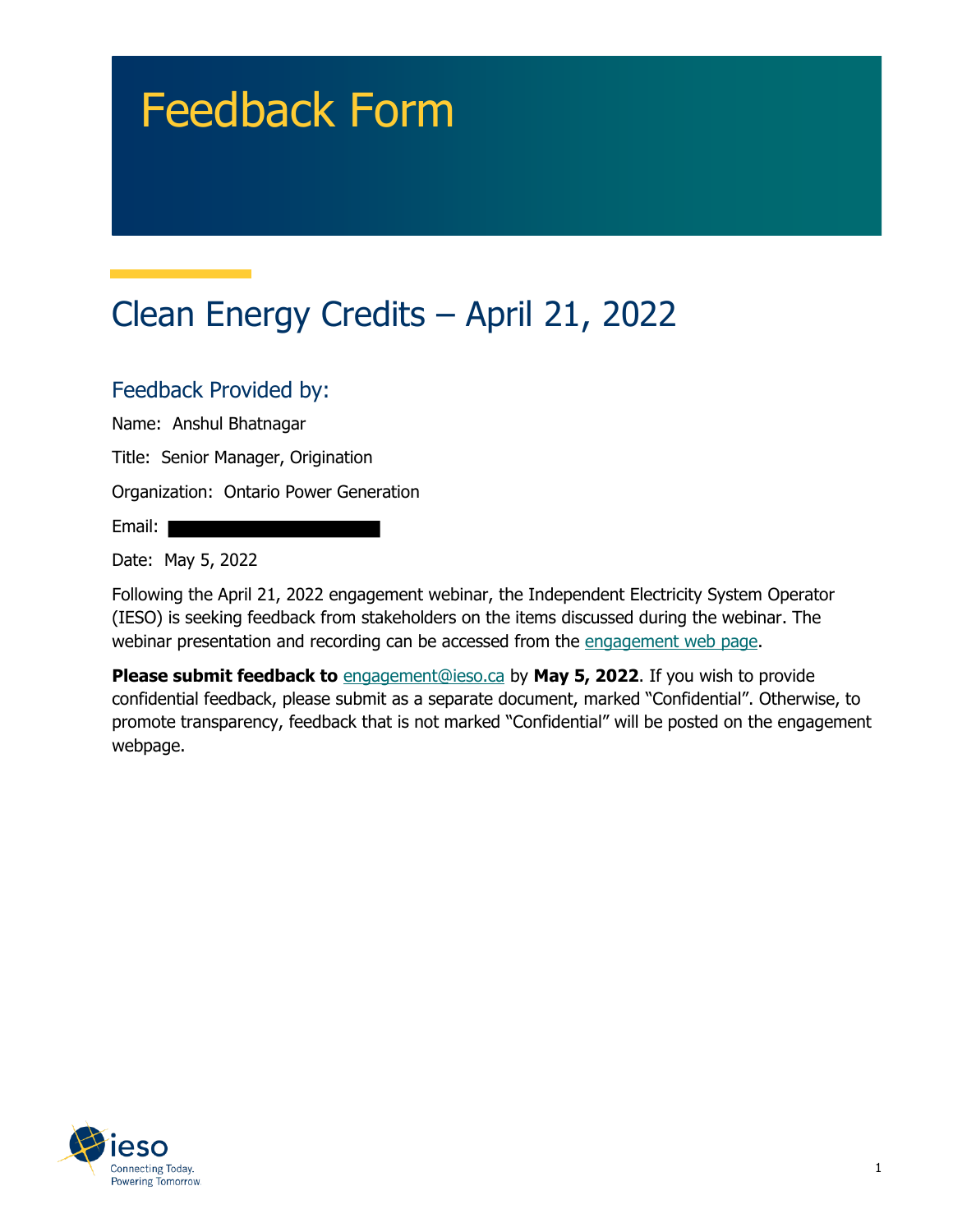### Registry Design Features

| <b>Topic</b>                                                                                                             | <b>Feedback</b>                                                                                                                                                                                                                                                                                                                                                                                                                                                                                                                                                                                                                                                                                                                                                                                                                                                                                                                                                                                                                                                                                                                                                                                                                                                                                                                                                                                                                                                                                                                                                   |
|--------------------------------------------------------------------------------------------------------------------------|-------------------------------------------------------------------------------------------------------------------------------------------------------------------------------------------------------------------------------------------------------------------------------------------------------------------------------------------------------------------------------------------------------------------------------------------------------------------------------------------------------------------------------------------------------------------------------------------------------------------------------------------------------------------------------------------------------------------------------------------------------------------------------------------------------------------------------------------------------------------------------------------------------------------------------------------------------------------------------------------------------------------------------------------------------------------------------------------------------------------------------------------------------------------------------------------------------------------------------------------------------------------------------------------------------------------------------------------------------------------------------------------------------------------------------------------------------------------------------------------------------------------------------------------------------------------|
| Are there any registry features missing<br>from the proposed list, either basic<br>requirements or future functionality? | IESO has captured most of the requirements for a<br>$\bullet$<br>registry which should facilitate the creation,<br>certification, tracking, transfer and retirement of<br>CECs. It is important to recognize that CECs are<br>intended to provide customers a line of sight to a<br>generation source without necessarily being directly<br>connected to that generation source.<br>It is important for the registry to function as a tool<br>$\bullet$<br>to facilitate tracking the transfer and retirement of<br>ownership of CECs. The registry should not serve<br>as a trading or sales platform, or specify or restrict<br>the commercial terms, as commercial agreements<br>for the sale of CECs exist outside the registry<br>between counterparties involved in the<br>transactions.<br>It is also important to ensure that there is a process<br>for validating the clean generation that is uploaded<br>into the registry.<br>The IESO should consider addressing or including the<br>following items of basic features:<br>Individual CECs should:<br>Display who the CEC is transferred to and from<br>whom (for parties to the transaction, not for<br>public consumption).<br>Indicate who retired it and on behalf of whom<br>$\bullet$<br>(if applicable).<br>Indicate the name of the facility generating the<br>CEC, volume of CECs transferred, and vintage<br>details.<br><b>Registry Requirements:</b><br>Accessibility for customers to view data and<br>download reports summarizing available CEC<br>inventory and volumes transferred. |
|                                                                                                                          |                                                                                                                                                                                                                                                                                                                                                                                                                                                                                                                                                                                                                                                                                                                                                                                                                                                                                                                                                                                                                                                                                                                                                                                                                                                                                                                                                                                                                                                                                                                                                                   |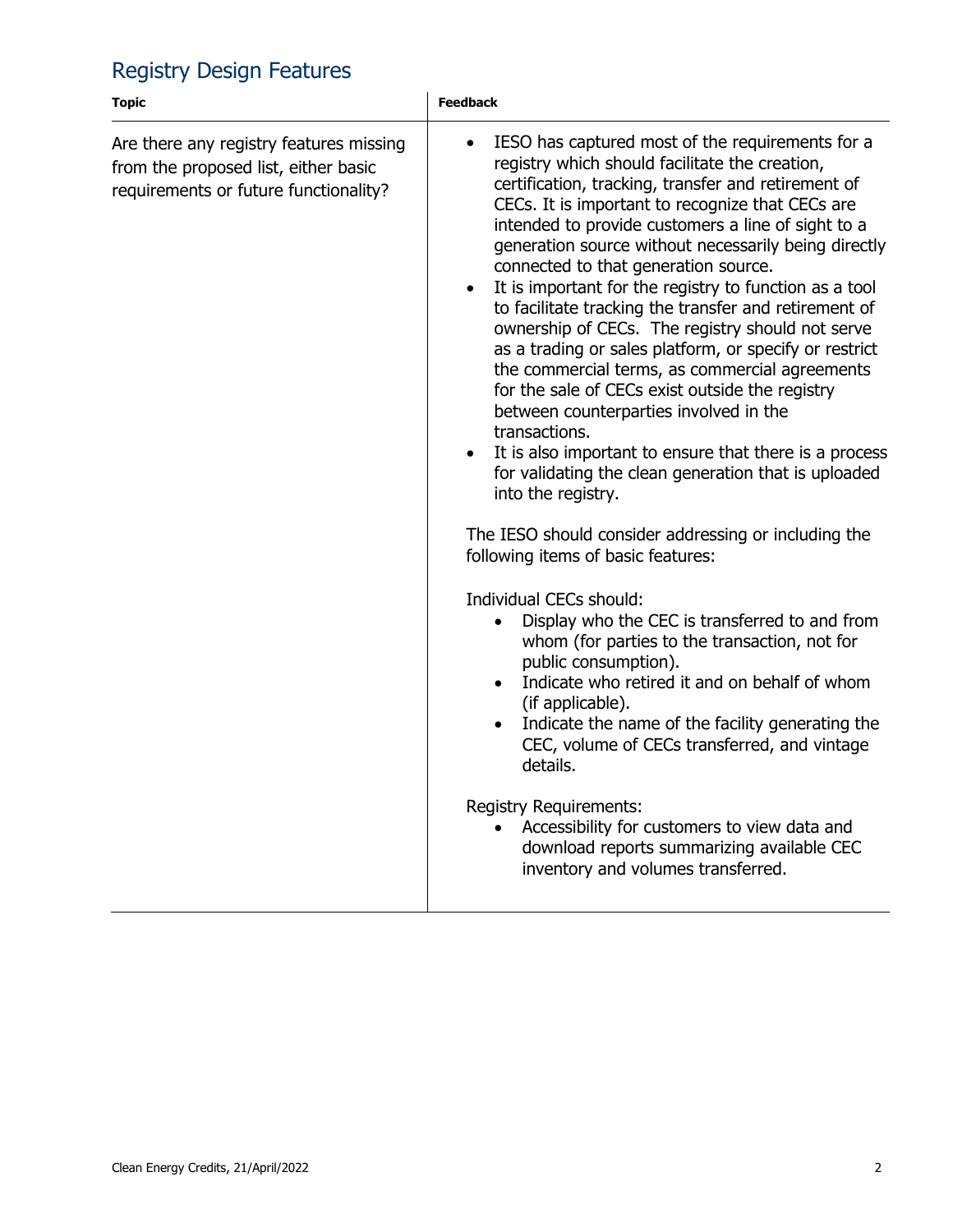- Continued **Continued Allow all valid generation technologies, whether** existing or new, to be uploaded, providing customer/purchaser choice on the CECs. This is consistent with how the voluntary market works elsewhere and allows customers ability to report on targets, tailored to the reporting framework used.
	- Develop a robust verification process to ensure that uploaded generation is accurate and truthful, without being to cumbersome. Verification standards should be published well in advance of the launch of the registry to allow sellers sufficient time to ensure compliance.
	- Include hourly credit creation, tracking, and retirement in the initial design, establishing Ontario as a leader in Canada for enabling this product market. This is an area of growing interest with customers that wish to align their purchased CECs with electricity consumption on an hourly basis.

Registry Performance:

- Provide a user-friendly user interface with ease of access to reports and all data.
- Ensure ease of use to upload generation data such as in standardized formats and a well implemented upload portal and process.
- Ensure a smooth and efficient process for the approval of uploaded generation data (i.e. approval should only take a few days. As an example, M-RETS does this within 5 days).
- Ensure that CEC transfers can be reflected on the registry in a timely fashion (i.e., within the same business day if possible) to mitigate the delivery risk that would be associated with longer timelines.
- Have customer support with a response time of within 1 business day.

Questions on Registry Development:

- Does the IESO plan to develop the registry inhouse or does it plan to partner with an existing registry platform?
- How does the IESO intend to recover the cost of developing and operating the registry?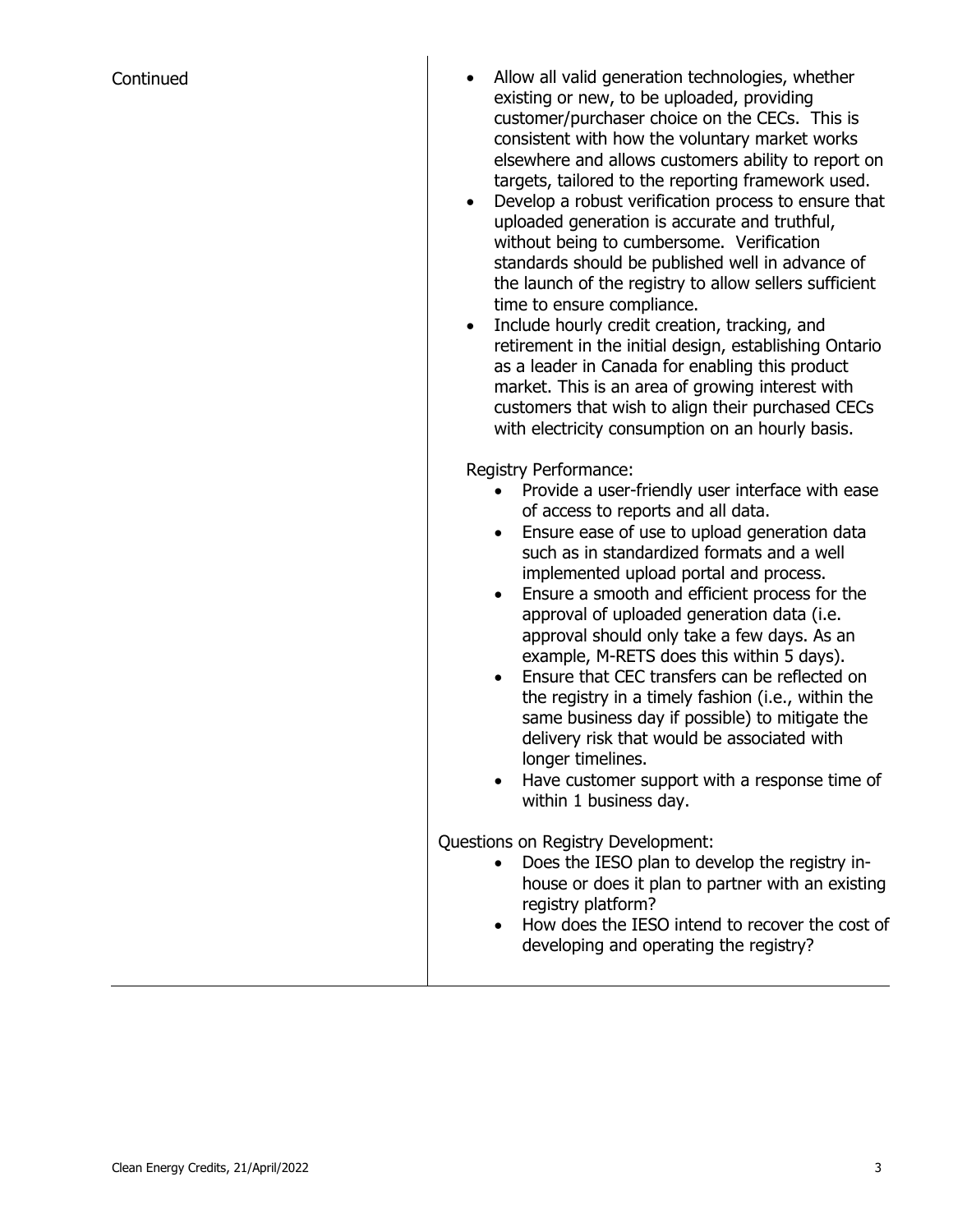## CEC Product Offering Options

| <b>Topic</b>                                                                             |           | <b>Feedback</b>                                                            |
|------------------------------------------------------------------------------------------|-----------|----------------------------------------------------------------------------|
| Has IESO identified the right set of CEC<br>product offerings? Are there any<br>missing? | $\bullet$ | At a high level, the options presented cover the various<br>possibilities. |

| <b>Topic</b>                                                                                                 | <b>Feedback</b>                                                                                                                                                                                                                                                                                                                                                                                                                                                                                                                                                                                                                                                                                                                                                                                                                                                                         |
|--------------------------------------------------------------------------------------------------------------|-----------------------------------------------------------------------------------------------------------------------------------------------------------------------------------------------------------------------------------------------------------------------------------------------------------------------------------------------------------------------------------------------------------------------------------------------------------------------------------------------------------------------------------------------------------------------------------------------------------------------------------------------------------------------------------------------------------------------------------------------------------------------------------------------------------------------------------------------------------------------------------------|
| Are there benefits/challenges to any of<br>the proposed CEC product offerings that<br>have not been covered? | The main benefit of CECs is providing customers a line of<br>sight to a generation source without requiring direct<br>connection. By purchasing CECs - from either existing or<br>new generation sources $-$ a customer can demonstrate<br>title to the environmental attribute from that specific type<br>of generation source. CECs are different to in nature to<br>carbon offsets, which should be recognized in the<br>structuring of the registry. For example, under the GHG<br>Protocol, renewable or clean energy credits are used to<br>support claims with respect to energy use, not to support<br>claims of avoided emissions. It will be important for the<br>registry not to impose additionality or similar requirements<br>on registered CEC when such requirements are not<br>fundamental to, and may be incompatible with, the carbon<br>accounting needs of buyers. |
|                                                                                                              |                                                                                                                                                                                                                                                                                                                                                                                                                                                                                                                                                                                                                                                                                                                                                                                                                                                                                         |

| <b>Topic</b>                                                     | <b>Feedback</b>                                                                                                                                                                                                                                                                                                                                                                                                                                                                                                                                                                                                                                                                                                    |
|------------------------------------------------------------------|--------------------------------------------------------------------------------------------------------------------------------------------------------------------------------------------------------------------------------------------------------------------------------------------------------------------------------------------------------------------------------------------------------------------------------------------------------------------------------------------------------------------------------------------------------------------------------------------------------------------------------------------------------------------------------------------------------------------|
| Which CEC option(s) works best for your<br>company? For Ontario? | If the government has a long term goal of bringing new<br>clean generation to the Ontario grid this will reduce<br>emissions from the supply mix $-$ i.e. provide additionality $-$<br>and address those Scope 2 emissions attributable to a<br>specific customer's load. Given the degree to with the<br>Ontario grid is already non-emitting and the time it might<br>take to bring new clean generation online (in quantities to<br>meet consumer demand), it is important to include the<br>voluntary market supply from existing clean generation<br>sources. This is consistent with how the market has formed<br>elsewhere, and can help to drive the price and demand<br>signals for new clean generation. |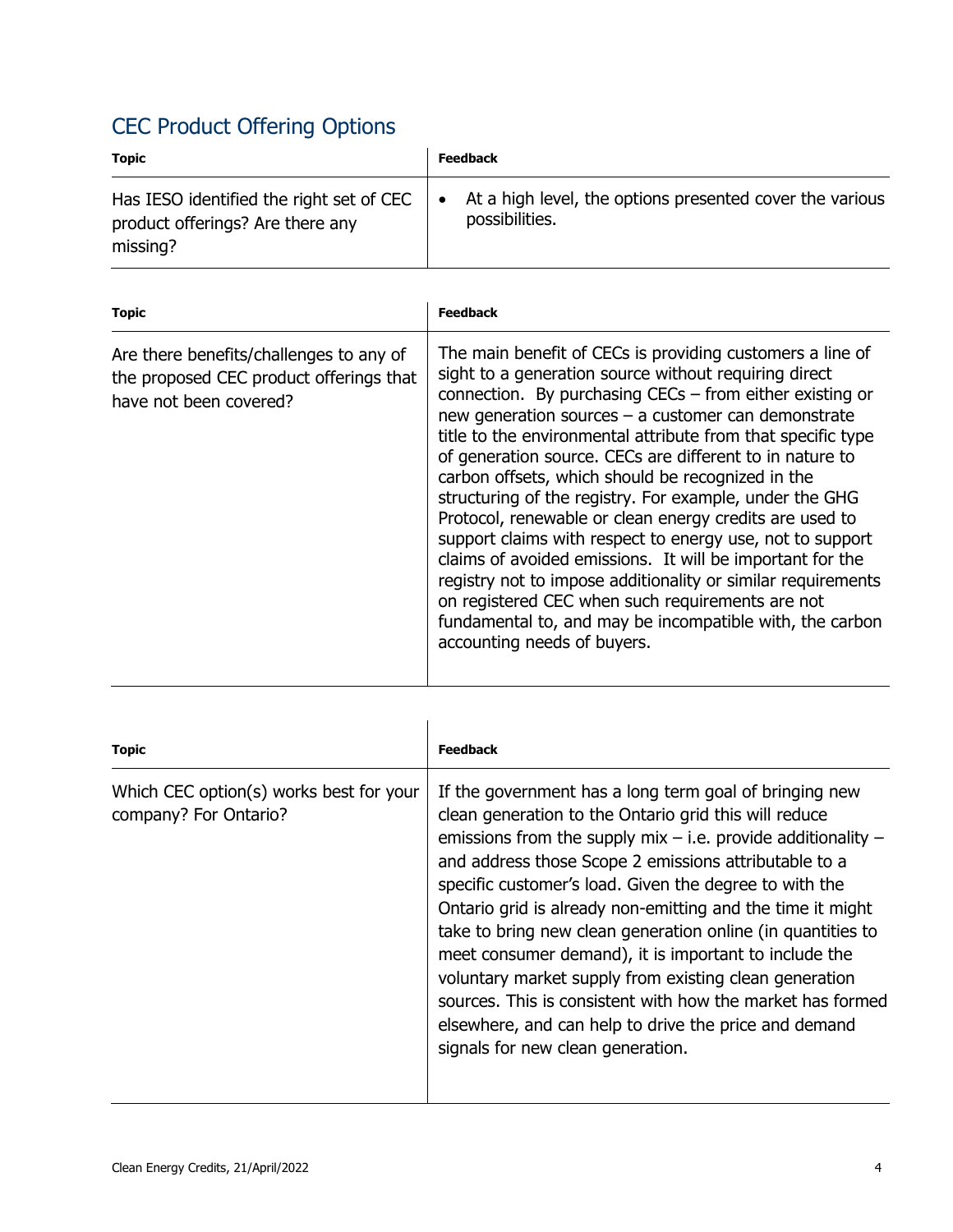Continued Customer interest in the CEC market is broad and is driven by individual corporate preference for technology type, location, vintage, granularity (annual matched vs hourly) and reporting needs. Benefits in sourcing CECs from existing and new generation include:

- Current available volumes to establish the market and allow the right structures and price signals to form in order to incentivize new clean generation.
- Customer choice on type of CEC products to attain their individual climate goals and associated accounting.
- A 24/7 clean energy product as the existing supply mix can be made available in all hours of the year using existing generation. This time-matched product can provide the right price signals to ensure that the right types of clean technology are developed – those that meet the customer's required load profile to further decarbonize the grid.

Ontario CECs would allow Ontario's clean generation mix to be better recognized – attracting new loads to the province. It also maximizes the value of existing clean generation and also lays the foundation for ensuring that Ontario clean energy is recognized in other markets (for example, one of the stated assumptions for the Lake Erie Connector is to allow Ontario's excess clean energy to be exported to the PJM market). Recognition of Ontario CEC products will ensure that Ontario's clean energy is properly valued when sold. Consideration can be taken to ensure the level of CECs exported do not exceed physical exports of power from the Province, but it is important to ensure that the clean attributes of Ontario's power is valued, when that power is helping to decarbonize neighbouring jurisdictions.

Tracking and reporting CEC sales is complex. Carbon accounting standards are still evolving, however; Ontario has the opportunity to be a leader in this space. Ontario should develop a registry that facilitates a market for CECs from both new and existing clean generation. In doing so, consideration could be given to releasing volumes from existing generation in pre-defined tranches. OPG supports either setting a cap on sales from existing generation – or establishing a clean supply mix floor. Any caps should be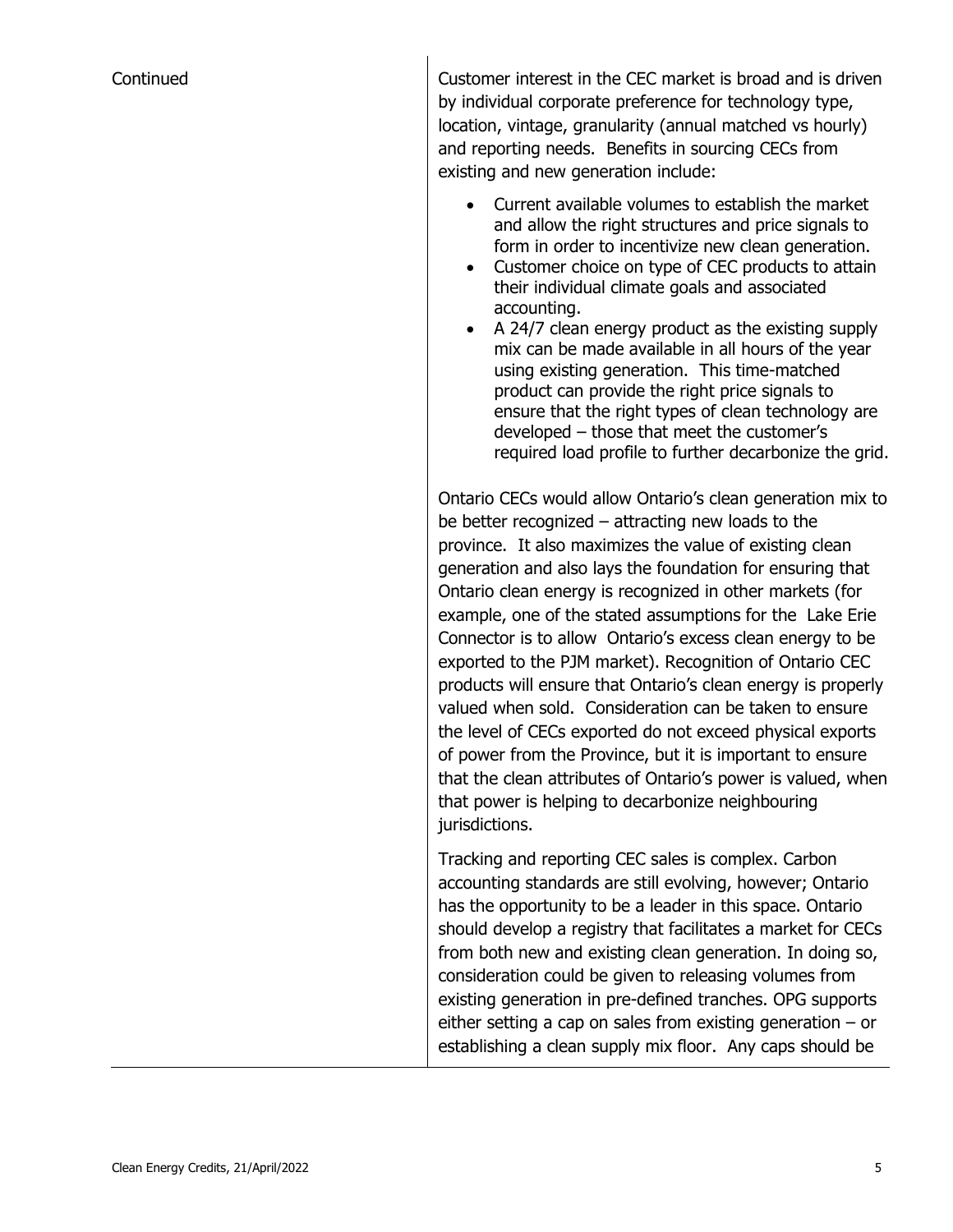#### **Topic Feedback**

established in a manner that does not restrict the market from developing.

From the centralized reporting available in the registry, the IESO should make clear how this information will be incorporated into a residual grid intensity calculation for reporting purposes.

OPG supports either Option  $1$  (b) or  $1$  (c). The initial market design should be for unbundled CECs from existing assets. The IESO could release *some* of the CECs from its existing contracts making them available to sell by either the generator or by third-parties. This approach has a number of benefits:

- It will provide customers more options for sourcing CECs.
- Suppliers of existing contracted resources will be incentivized to maximize the proceeds from the sale of these CECs, and some of these suppliers are also experienced in negotiating these sales based on similar arrangements in other jurisdictions. Allowing suppliers to negotiate these sales will also ensure the IESO does not have to generate the significant resources that would be necessary for that purpose if it were to sell CECs directly.
- Customer choice amongst existing and new generation ensuring a sufficient supply of different technologies and product offerings.
- It is consistent with other established voluntary markets.
- Aiding to achieving corporate emissions goals. If IESO retires CECs or fully limits sales, customers might not be able to achieve their goals, depending on individual reporting preferences – driving investment away from Ontario.

For additionality/incremental generation  $-$  Option 3(a) could enable new investment in Ontario. However, the impacts of global adjustment will require careful thought to ensure costs are not unfairly shifted to the ratepayer and existing assets are not stranded.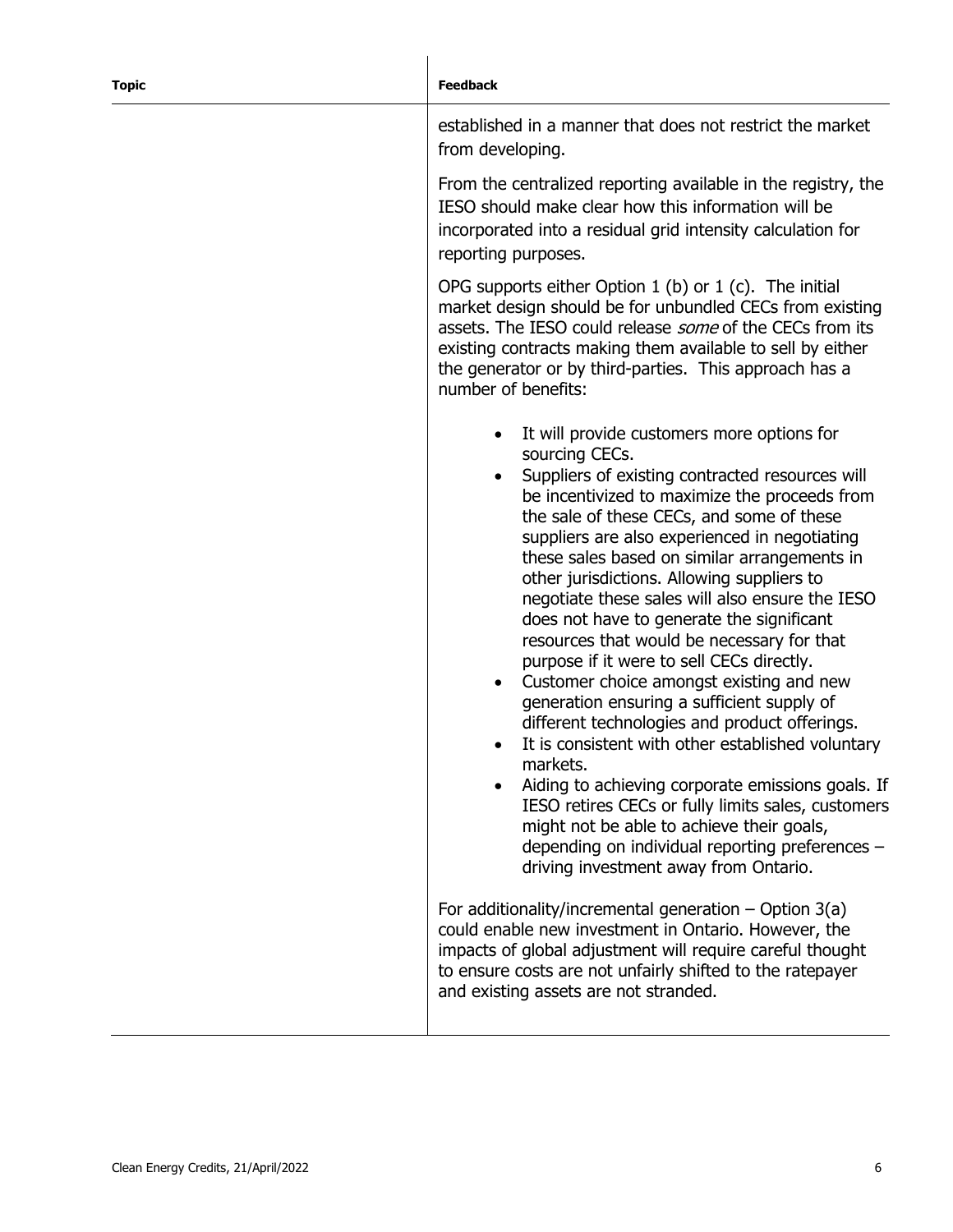## CEC Customer Preferences Survey

| <b>Topic</b>                                                         | <b>Feedback</b>                                                                                                                                                                                                                                                                                                                                                                                                                                                                                                                                                                         |
|----------------------------------------------------------------------|-----------------------------------------------------------------------------------------------------------------------------------------------------------------------------------------------------------------------------------------------------------------------------------------------------------------------------------------------------------------------------------------------------------------------------------------------------------------------------------------------------------------------------------------------------------------------------------------|
| What are the most relevant findings from<br>the CEC customer survey? | The CEC customer survey indicates a clean energy market<br>exists in Ontario. It is encouraging to see that nearly all the<br>large customers in Ontario have renewable goals and half<br>have plans to target 100% clean electricity consumption<br>and targets to reduce Scope 2 emissions. This<br>demonstrates the commitment from Ontario loads to<br>achieve a net zero grid.                                                                                                                                                                                                     |
|                                                                      | Nearly half of respondents were interested in investing in<br>hydroelectric. Hydroelectric is a source of clean, renewable<br>energy and a relied upon source of generation in Ontario.<br>Load customers value having hydroelectric CECs available<br>in the registry as a way to attain their targets. Ontario has<br>a significant amount of hydro generation and making CECs<br>available from existing hydro resources would allow<br>customers to have immediate access to this clean<br>generation source while supporting 24/7 matching of CECs<br>to a customers load profile. |
|                                                                      | More than half of respondents do not want to limit or cap<br>the sales of CECs. Capping sales could limit a customer's<br>ability to reach 100% of their Scope 2 targets and could<br>potentially drive customers to other jurisdictions as it could<br>be perceived that achieving 100% renewable energy in<br>Ontario is too difficult.                                                                                                                                                                                                                                               |
|                                                                      | Mechanisms such as controlled releases of CECs from<br>existing assets can allow the market to form, ensuring<br>access for a broader range of market participants while<br>managing the short-term impact to residual mix as<br>participants explore participation in the market.                                                                                                                                                                                                                                                                                                      |